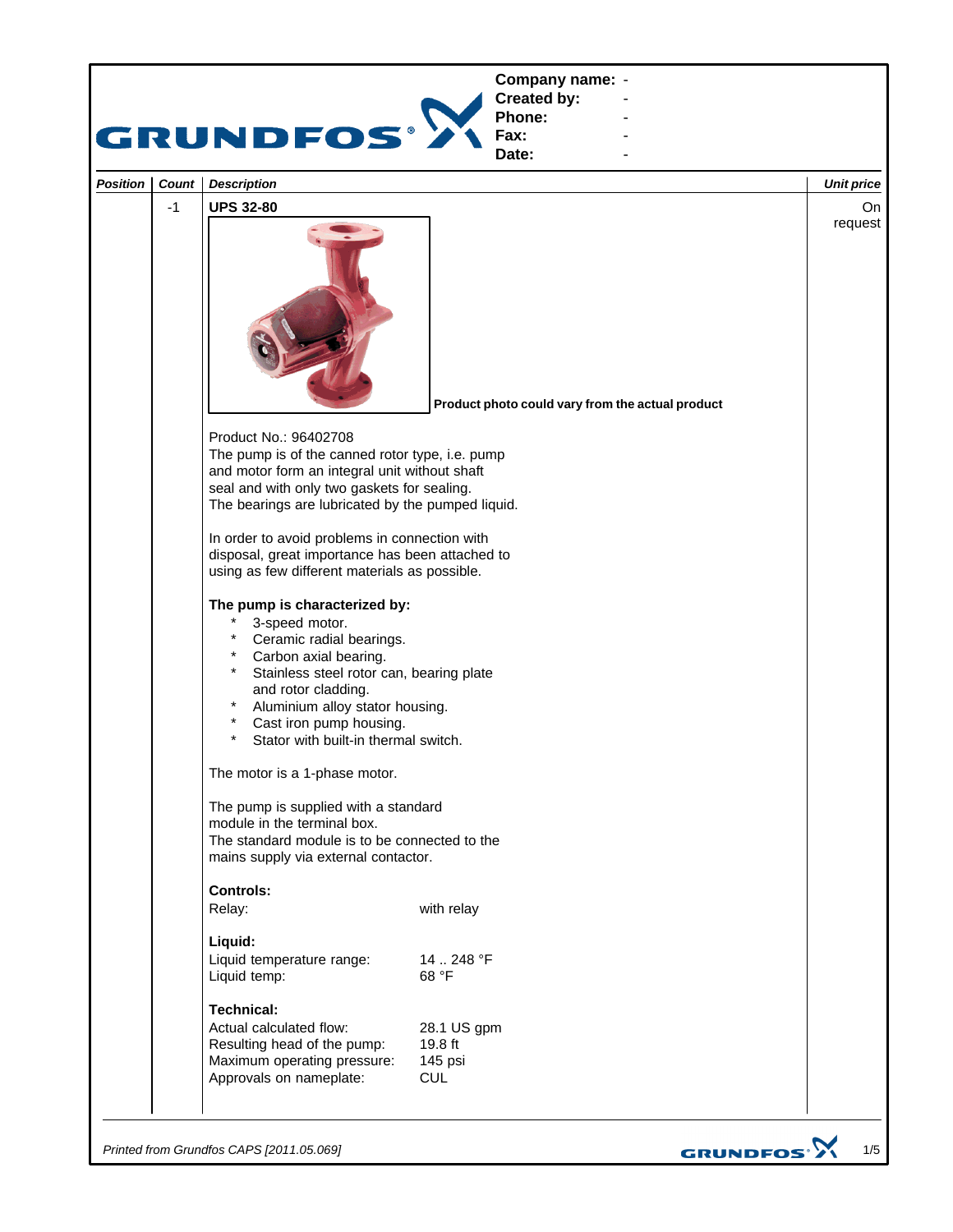## **Company name: -** Construction of the construction



**Created by: Phone: Fax:**

**Date: -** Andrea Maria Maria Maria Maria **-** Construction of the construction

**-** Andrea Maria Maria Maria Maria **-** Andrea Maria Maria Maria Maria

| Cast iron<br>EN-JL1040<br>ASTM 35 B - 40 B<br>Stainless steel<br>DIN W.-Nr. 1.4301<br><b>AISI 304</b>                     |                                         |
|---------------------------------------------------------------------------------------------------------------------------|-----------------------------------------|
| 32104 °F<br>145 psi<br>USA Oval<br>F<br>32<br>145 psi                                                                     |                                         |
| 250 W<br>260 W<br>280 W<br>60 Hz<br>1 x 115 V<br>2.5A<br>2.5A<br>2.66 A<br>0,87<br>0,9<br>0,92<br>30 µF/400 V<br>X4D<br>F |                                         |
| 35.9 lb<br>43.4 lb<br>$2.08$ ft <sup>3</sup>                                                                              |                                         |
|                                                                                                                           |                                         |
|                                                                                                                           | Range of ambient temperature:<br>11" mm |

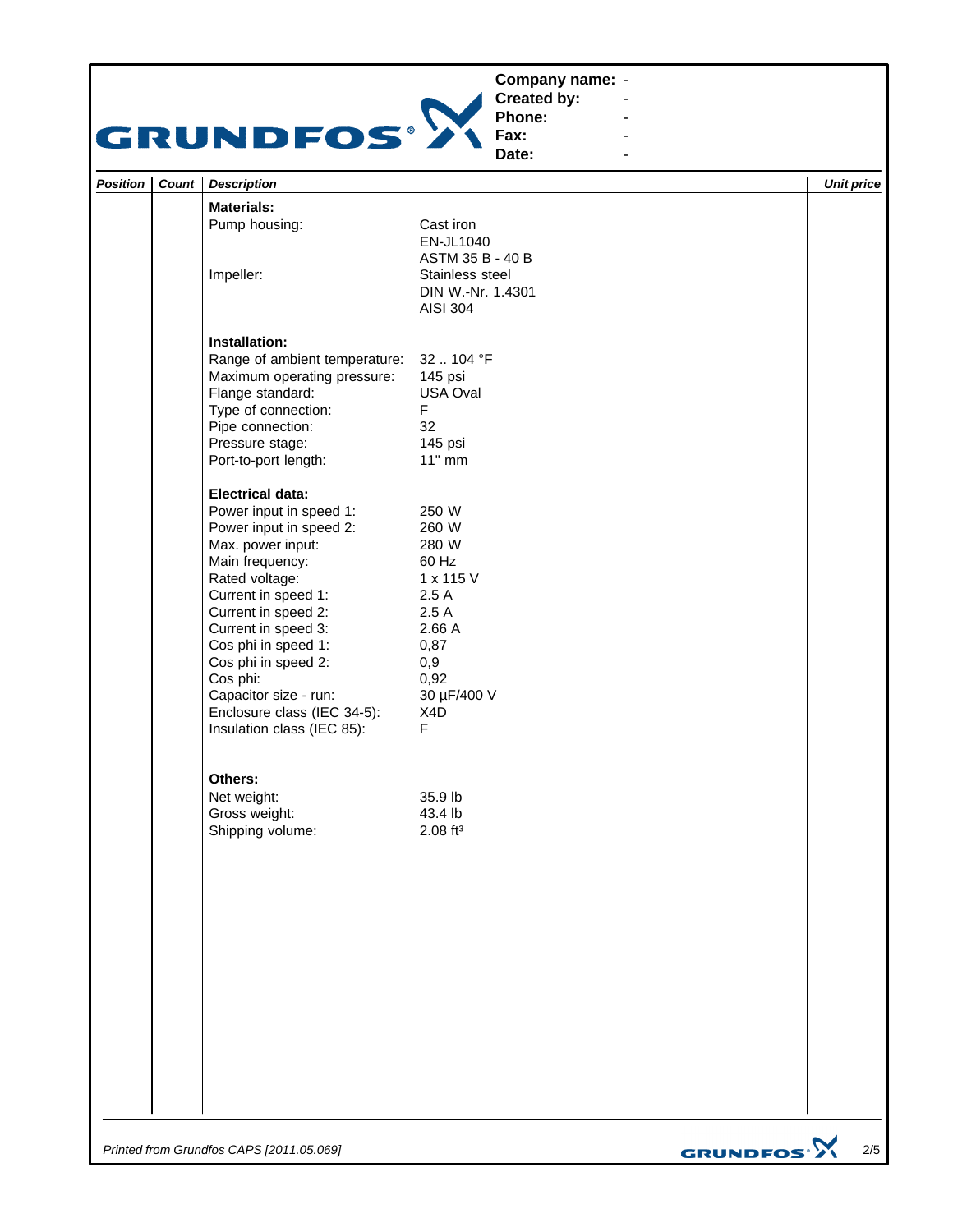

*Printed from Grundfos CAPS [2011.05.069]*

3/5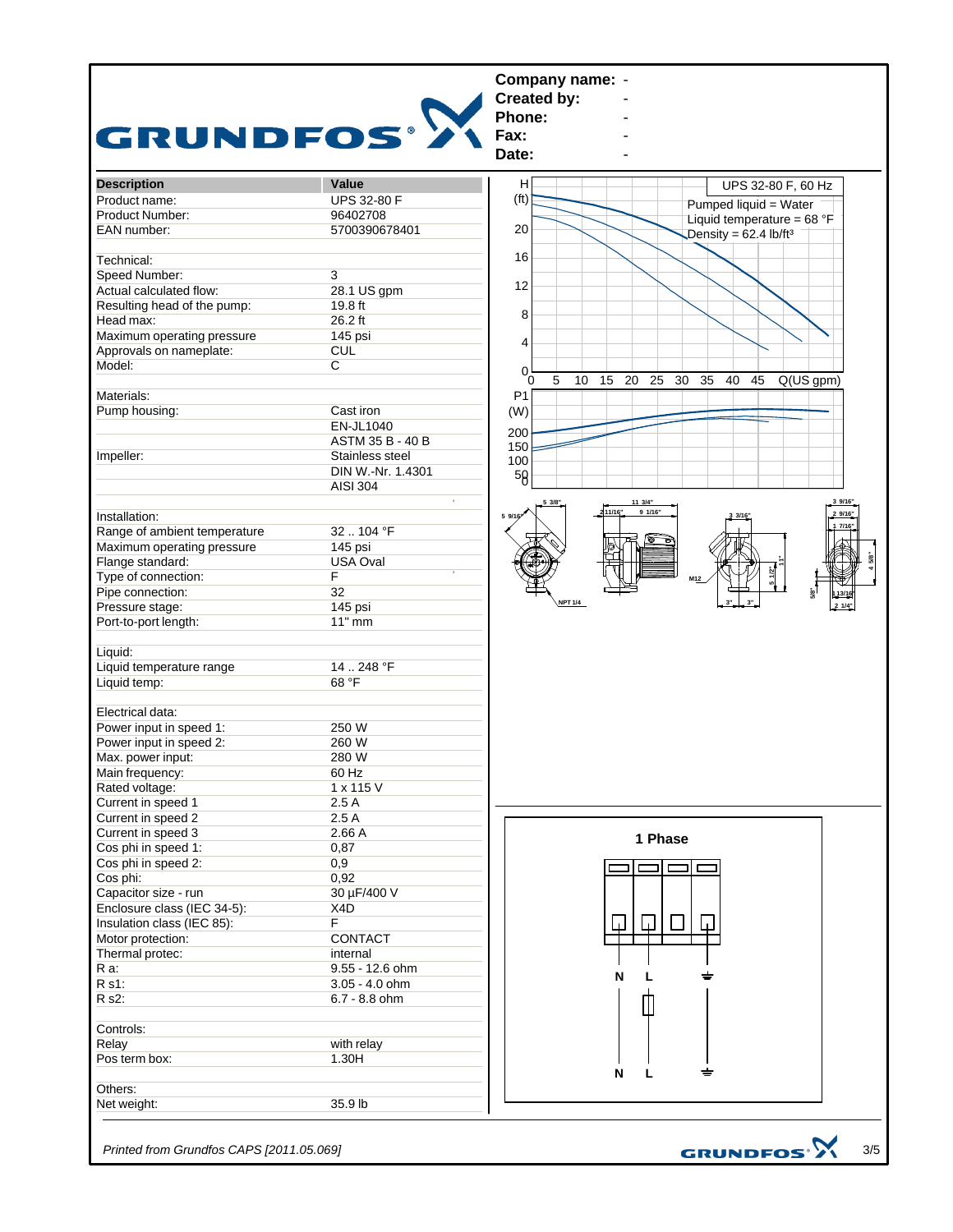| <b>GRUNDFOS®</b>   |       | Company name: -<br><b>Created by:</b><br>Phone:<br>Fax:<br>Date: | $\overline{\phantom{a}}$<br>$\overline{\phantom{0}}$<br>$\overline{\phantom{a}}$<br>$\overline{\phantom{a}}$ |
|--------------------|-------|------------------------------------------------------------------|--------------------------------------------------------------------------------------------------------------|
| <b>Description</b> | Value |                                                                  |                                                                                                              |

| <b>Description</b> | value                  |
|--------------------|------------------------|
| Gross weight:      | 43.4 lb                |
| Shipping volume:   | $2.08$ ft <sup>3</sup> |
| Sales region:      | Namreg                 |

*Printed from Grundfos CAPS [2011.05.069]*